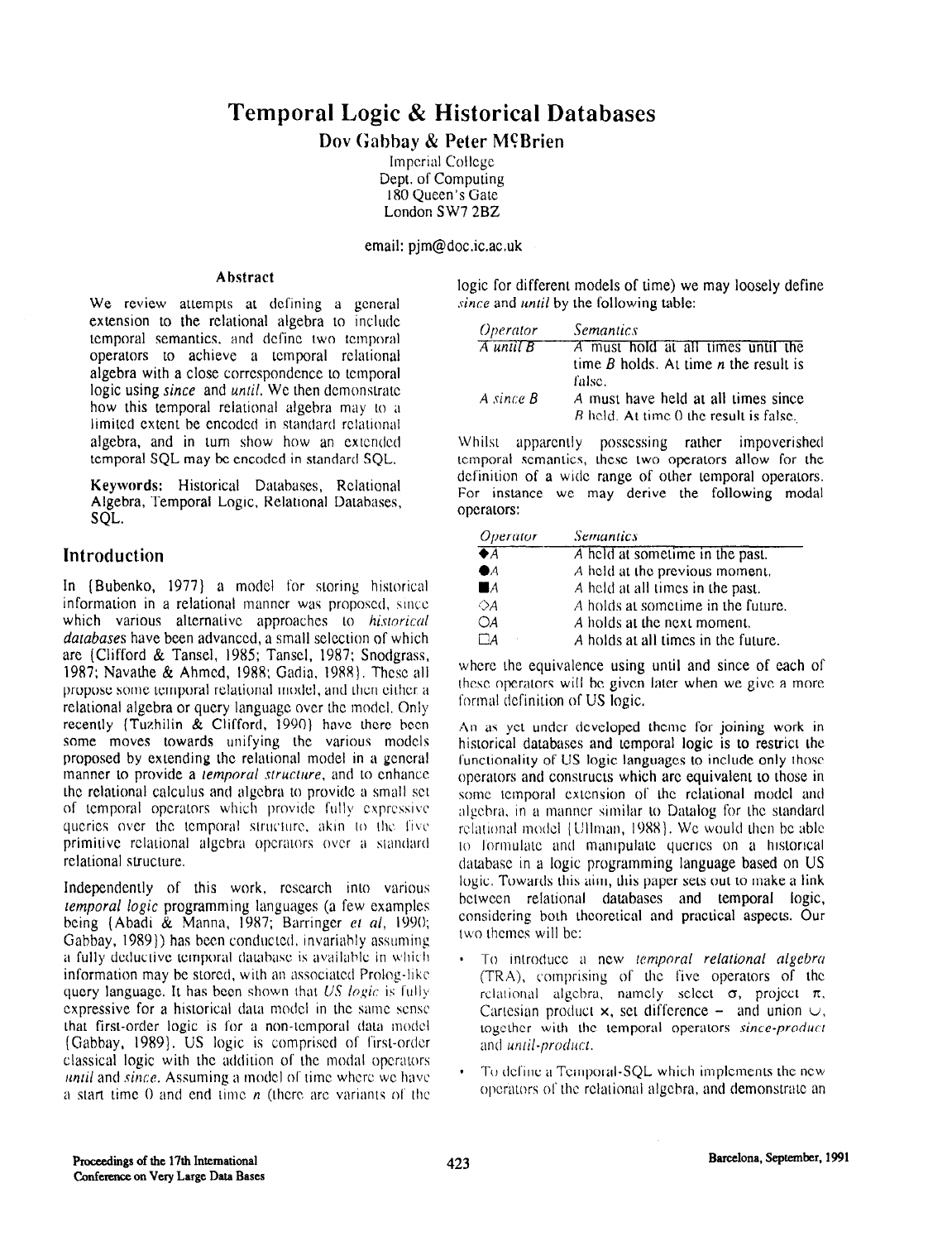encoding of the extended language in standard SQL. We limit our work at present to consider only the query part of the language. SQL updates will be considered as part of future work.

The provision of a TRA will allow for work in formalizing a temporal Datalog language to bc pcrformcd. By showing the relationship bctwccn the TRA and the relational algebra, we make apparent the changes that are needed in current database technology to fully implement the TRA. This provides the dual benefits of making the results of work in the field of exccutablc temporal logic available to the commercial user in the well established style of a relational database management systems (RDMS), and of allowing existing commercial RDMS to be adapted to the new paradigm with the minimum of alteration.

## 1 Temporal Structure

In order to describe a temporal algebra in a manner independent of the actual representation of temporal data used, we use the temporal structure introduced in (Tuzhilin  $\&$  Clifford, 1990), which describes any discrete linear bounded temporal model. A historical database  $D_T$  is considered as a series of relational databases  $D \in \{ D_t | 0 \le t \le n \}$  where the subscript t denotes the time associated with the a particular database. Each  $D<sub>t</sub>$ has the same schema as  $D_T$ , a restriction natural in the context of databases since in practice we would hope to encode the various instances of a relation  $\mathbf{R}_t$  into a single relation  $\mathbb{R}^1$ . By restricting  $t$  to some finite subset of the natural numbers  $0 \ldots n$  we achieve a bounded model, and using the usual ordering on the natural numbers achieve a linear model. As a shorthand, we will term each instance of *t* as a *tick*.

We extend the structure to always include in  $D_T$  a relation *lime*, the single attribute of which represents the value of  $\iota$ in any particular  $D<sub>L</sub>$ . This allows us to represent the explicit naming and comparison of time values found in such languages as TQucl (Snodgrass, 1987) or TSQL (Navathe & Ahmed, 1988).

### Example I .I

For the rest of the paper we shall use the following temporal structure as an example.  $D_T$  consists of the relations time(db time), employee(name,salary) and works for(name,manager). The table below shows tuples of the relations at the first few values of  $t$ 

| database | ume | employee                       | works_for                      |
|----------|-----|--------------------------------|--------------------------------|
| $D_0$    | (0) | (Peter, 100)<br>(Richard, 90)  | (Peter, Ed)<br>(Richard,Ed)    |
| $D_1$    | (1) | (Peter, 110)<br>(Richard, 90)  | (Peter, Ed.)<br>(Richard, Dov) |
| D,       | (2) | (Peter, 110)<br>(Richard, 140) | (Peter, Dow)<br>(Richard, Dov) |

$$
D_3 \qquad (3) \qquad \text{(Peter,140)} \qquad \text{(Peter,Dov)}\n\text{(Richard,140)} \qquad \text{(Richard,Dov)}
$$

## 1.1 Schema Evolution

The temporal structure allows for schema evolution in a simple manner. We regard  $D_T$  as including all relations over lhc lifespan of the historical database. Thus if the schema of example 1.1 were changed at time 4 to include the employee's age, we say that  $D_T$  includes both  $employee(name,salary)$  and  $employee(name,salary,age)$ (in a similar manner to Prolog, the number of attributes to the relation must be regarded as part of its name for this to be correct). When the change of relationship is made at time 4, it is a matter of system administration as to whether we copy all records from the old format of employee to the new, or lcave the two types of relations in the database and query them separately.

### I.2 US Logic

A US logic may be defined for a variety of models of time, a dctailcd cxamplc being (Gabbay, 1989). So as to make the link between the TRA and US logic clear, we define in Table 1.1 a US logic working over the temporal structure. In Table 1.1 A and B are formulae of the logic possibly including other since and *until* operators. A query  $\phi$  is made relative to some tick q (and hence  $D_{a}$ ), writing the query as  $at \, q : \phi$ . In a similar manner to Datalog, predicates arc assumed to correspond either lo relations in the database  $D_q$  or to be defined by logical rules.

| Operator                            | <i>Semantics</i>                                                                                               |
|-------------------------------------|----------------------------------------------------------------------------------------------------------------|
| $\overline{A}$ since $\overline{B}$ | B holds for $D_r$ and A holds for all $D_r$                                                                    |
|                                     | where $s \leq t < q$                                                                                           |
| $A$ until $B$                       | B holds for $D_s$ and A holds for all $D_t$                                                                    |
|                                     | where $q < l \leq s$                                                                                           |
| $A \wedge B$                        |                                                                                                                |
| $A \vee B$                          | A holds for $D_q$ and B holds for $D_q$<br>A holds for $D_q$ or B holds for $D_q$<br>A does not hold for $D_q$ |
| $\neg A$                            |                                                                                                                |
|                                     | Table $1.1$ : Definition of US Logic                                                                           |

Clearly, at tick 0 there are no previous  $D_i$ , and therefore since never holds for tick  $0$ . Similarly, at tick *n* there are no further  $D_i$ , and so *until* will never hold at tick n. There is a certain arbitrariness in these definitions, for if we take A since B as an example, whether A can be in the same database as B or not ( $s \le t$  or  $s \le t$ ) can be left as a matter of convenience and taste, since the two alternatives can be dct'ined in terms of each other.

|                                             | Operator Equivalent | Semantics                                                     |
|---------------------------------------------|---------------------|---------------------------------------------------------------|
| $\blacktriangleright$ $\blacktriangleright$ | true since A        | A holds for some $D$ , where $1 \leq q$                       |
| $\bullet$                                   | A since true        | A holds for $D_i$ where $i=q-l$                               |
| $\blacksquare$ $\blacktriangle$             |                     | A since $\neg$ otrue A holds for all D, where $1 \leq q$      |
| $\Diamond A$                                | true until A        | A holds for some $D_i$ where $i > q$                          |
| $\bigcirc$ A                                | A until true        | A holds for $D_t$ where $t=q+1$                               |
| $\Box A$                                    |                     | A until $\neg$ Otrue A holds for all <b>D</b> , where $t > q$ |
|                                             |                     | Table 1.2 : Derived Modal Operators of US Logic               |

Whilst apparently possessing rather impoverished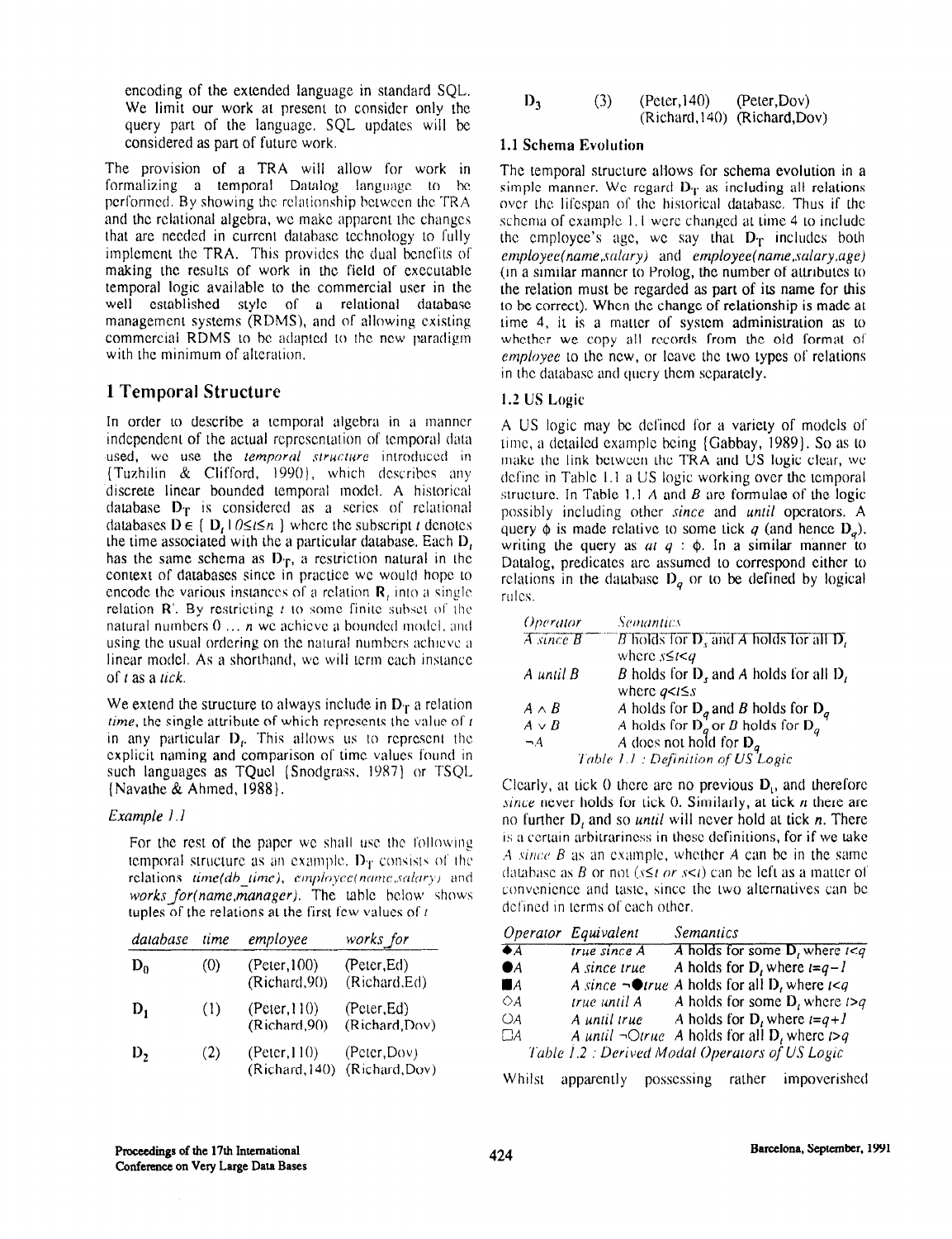temporal semantics, these two operators allow for the definition of a wide range of other temporal operators. A set of operators commonly found in the literature is given in Table 1.2, along with the equivalent using just since and until.

The inclusion of the *time* relation in the temporal structure allows for the time at which a query holds to bc found; without such a relation a higher-order function would be required. The time relation will always contain the tick of the database in scope of a temporal operator, for example the following are always true:

- at  $i$ : time(x) holds for  $x = i$ .
- *at t* : ◆*time(x)* holds for  $x \in \{t-1, t-2,...,0\}$ ,
- at  $t$ :  $\bullet$  lime(x) holds for  $x=t-1$  iff  $t>0$ .

We may then find the interval  $[s,e]$  over which A holds by the query:

at  $n : \bigstar$ (time(e)  $\land \neg A$ ) since (A since (time(s)  $\land \neg A$ ))

Since we may obtain the interval over which any general term of the logic holds, WC may obtain all of the interval operators in  $\{$  Allen, 1983 $\}$  by comparison of the start and end ticks of the intervals related to the terms involved in the operator.

## 2 Temporal Relational Algebra

The evaluation of a query in the temporal relational  $algebra$  (TRA) will always be made at a given database time *t*, and will be processed using the information of  $D<sub>i</sub>$ . In this situation it seems natural to consider the five operators of the relational algebra to query only the tuples of a particular  $D_i$ , and to introduce new temporal operators to project the tuples from 'other' databases I),. (where  $t' \neq t$ ) into the 'present' database. The temporal operators since and until are first-order complete for a discrete historical database {Gabbay, 1989}, and their conciseness make them the natural choice for providing the extension of the relational algebra to handle time.

To make the relational algebra as expressive as US logic (in the same sense as the relational algebra is to classical logic), we must extend it with operators at least as expressive as since and until. In (Tuzhilin & Clifford, 1990) two *linear recursive operators* were introduced, the definition of which is as follows:

Past linear recursive operator  $L_p(A,B)$ 

 $t=0$ : L<sub>Pt</sub> $(A,B) = \emptyset$  $r>0$ :  $L_{\text{P1}}(A,B) = (A_{i-1} \cap L_{\text{P1}-1}(A,B)) \cup B_{i-1}$ 

Future linear recursive operator  $L_{F}(A,B)$ 

 $i=n$  :  $L_{F_1}(A,B)=\emptyset$  $t < n$ :  $L_{\text{Ft}}(A,B) = (A_{t+1} \cap L_{\text{Ft+1}}(A,B)) \cup B_{t+1}$ 

From the definitions it can be seen that  $A$  and  $B$  must be union compatible, and that  $L<sub>p</sub>$  is thus a restricted version of the since operator, and  $L_F$  is a restricted version of the until operator, where the two relations must share the same attributes, and we may only search for pairings between identical tuples, (i.e. we may only ask  $A(x)$  since  $B(x)$  and  $A(x)$  until  $B(x)$ ). Thus  $L_p(A,B)$  finds the tuples which exist in A at all times before the present, but after the same tuple was in  $B$ .

To show that these operators are fully expressive, it was demonstrated in (Tuzhilin & Clifford, 1990) how to derive the general since and until operators, where there is no restrictions linking the tuples. For example, to derive since, we must make  $A$  and  $B$  union compatible by in following manner (where  $E$  is the universal set):

 $\blacklozenge$ B = L<sub>p</sub>(*E*,B)  $\Diamond$ A = L<sub>p</sub>(*E*,A)<br>A' = A ×  $\blacklozenge$ B B' =  $\Diamond$ A × B  $A' = A \times \blacklozenge B$  $Since(A,B) = L<sub>p</sub>(A',B')$ 

#### 2.1 Temporal Product

As an alternative to the definitions of (Tuzhilin & Clifford, 1990), we propose to define the since and until operators of US logic slightly more directly as the products since-product and until-product given below. This has the advantage that the primitive operators of temporal logic (since and until) arc dcfincd directly as new operators of the temporal algebra. We justify the introduction of these new operators by demonstrating how they may be efficiently implemented in sections 3 and 5.

Since-Product S<sub>v</sub>

$$
S_{x}(A,B) = S_{x}(A,B,E)
$$
  
\n $t=0: S_{x}(A,B,C) = \emptyset$   
\n $t>0: S_{x}(A,B,C) = (C \times B_{t-1}) \cup S_{x-t}(A,B,(A_{t-1} \cap C))$ 

Until-Product  $U_{\mathbf{x}}$ 

$$
U_{x_i}(A,B) = U_{x_i}(A,B,E)
$$
  
\n
$$
I = n : U_{x_i}(A,B,C) = \emptyset
$$
  
\n
$$
I < n : U_{x_i}(A,B,C) = (C \times B_{i+1}) \cup U_{x_{i+1}}(A,B,(A_{i+1} \cap C))
$$

The addition of  $\mathcal{L}$  to form a triple allows us to consider the operator as holding for all A, and then recursc backward/forward over time intersecting with the tuplcs which actually hold at the various times. Note that in these definitions, we consider  $E \times B$  to returned tuples only of the same arity as  $A \times B$ . In essence, these operators provide the equivalents in the relational algebra of the temporal operators since and until (as defined in Table 1.1), with no shared variables between the two operands. The formula  $A(x)$  S<sub>x</sub>  $B(y)$  finds all pairings of x and y such that  $x$  was a member  $\overline{A}$  at all times before the current time, since and including the time when y was a member of *B*.

Example 2.1 gives the resulting tuples from a sinceproduct made on the temporal structure given in Example 1.1, showing for each database  $D<sub>t</sub>$ , the result of posing the query employee  $S_x$  works for relative to time of tick 1. As for the standard product operator, the tuples returned contain all attributes of the two relations involved in the operation.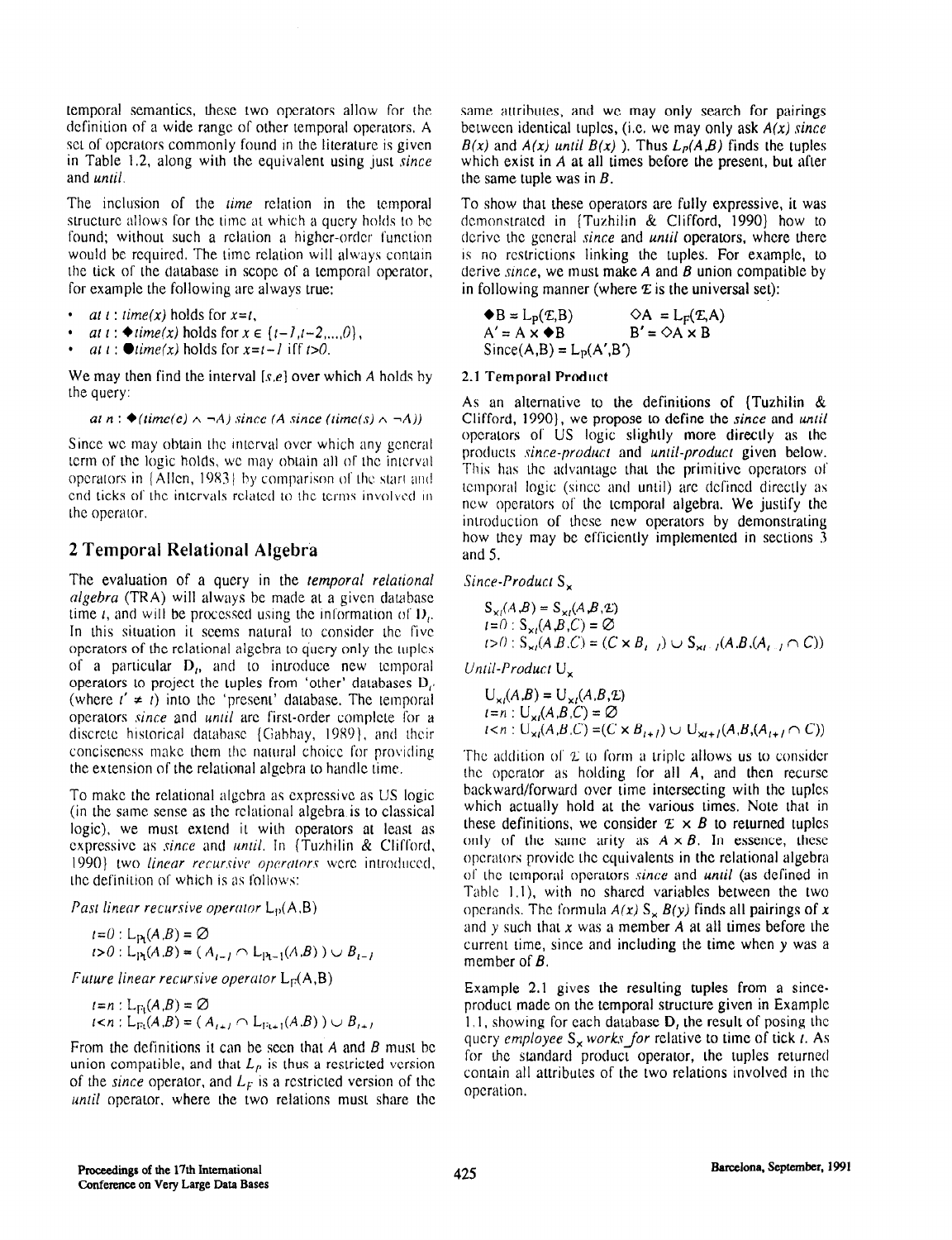Example 2. I

|  |  |  |  |  |  | at t : employee S <sub>×</sub> works_for |  |
|--|--|--|--|--|--|------------------------------------------|--|
|--|--|--|--|--|--|------------------------------------------|--|

| database       | employee $S_{\times}$ works for                                                                                               |
|----------------|-------------------------------------------------------------------------------------------------------------------------------|
| D <sub>0</sub> | Ø                                                                                                                             |
| D,             | Peter.100.Peter.Ed<br>Peter, 100, Richard, Ed<br>Richard, 90, Peter, Ed<br>Richard.90.Richard.Ed                              |
| IJ,            | Peter.110.Peter.Ed<br>Peter.110.Richard.Dov<br>Richard.90.Peter.Ed<br>Richard, 90, Richard, Dov<br>Richard.90.Richard.Ed      |
| D٦             | Peter, H0, Peter, Dov<br>Peter, 110, Richard, Dov<br>Richard, 140, Peter, Ed<br>Richard.140.Richard.Dov<br>Peter.110.Peter.Ed |

#### 2.2 Temporal Model Operators

In a similar manner to the definitions for US logic (Gabbay, 1989), we may define the usual temporal modal operators for our relational calculus according to Table 2.1. We also give the equivalents allowing the additional use of the *time* relation, since this gives a more efficient encoding in practice. Note that  $(\mathcal{L}S_{\mathcal{L}} \mathcal{L})$  will equal  $\mathfrak x$  at all times bar tick zero when it will be  $\varnothing$ , and thus  $(\mathcal{L} - (\mathcal{L} S_{\mathbf{x}} \mathcal{L}))$  gives the empty set at all times, bar tick zero when it gives  $E$ . The time the query is to be evaluated with respect to is tick  $t<sub>i</sub>$  and n is the maximum tick in our bounded model. All the formulae are enclosed in a  $\pi_{\Lambda}$  operator, indicating that only the attributes of relation A should be returned.

|             | Temporal Equivalent                                                                              | Equivalent                                             |
|-------------|--------------------------------------------------------------------------------------------------|--------------------------------------------------------|
|             | Operator Using $S_{\times} \& U_{\times}$                                                        | Using $S_x$ , $U_x$ & Time                             |
| ●4          | $\pi_A(A \text{ } S_\times \mathcal{L})$                                                         | $\pi_A(A \text{ S}_{\times} \text{ time}(\text{I}-1))$ |
| OA          | $\pi_{\Lambda}(A \cup_{\kappa} \mathcal{I})$                                                     | $\pi_A(A \cup_{x} \text{time}(t+1))$                   |
| ПA          | $\pi_A(A S_x (\mathcal{L} - (\mathcal{L} S_x \mathcal{L})))$                                     | $\pi_{\Lambda}(A \ S_{\times})$ time(0))               |
| $\Box A$    | $\pi_{\Lambda}(A \cup_{\mathbf{x}} (\mathcal{L} - (\mathcal{L} \cup_{\mathbf{x}} \mathcal{L})))$ | $\pi_A(A \cup_{\mathbf{x}} \text{time(n)})$            |
| $\bullet$ A | $\pi_A(\mathcal{L} S_{\mathbf{x}} A)$                                                            |                                                        |
| ◇A          | $\pi_A(E U_x A)$                                                                                 |                                                        |

7'ahle 2.1 : Derived TRA Modal Operators

#### 2.3 Temporal Join

When variables are shared between the operands, we have a situation similar to the non-temporal join, where certain attributes are used to pair the operands. We thus might define a temporal  $S_{join}$  and  $U_{join}$  as follows:

Natural since-join on attribute C

$$
A S_{\text{join}(C)} B = \sigma_{A.C=B.C}(A S_x B)
$$

Natural until-join on attribute  $C$ 

## $A \bigcup_{\text{join}(C)} B = \sigma_{A.C=B.C}(A \bigcup_{x} B)$

The values taken for the since-join on the employee and works for relations of our example schema and database would be as follows:

| database       | employee S <sub>join(name)</sub> works fo.           |
|----------------|------------------------------------------------------|
| $D_0$          |                                                      |
| $\mathbf{D}_1$ | Peter, 100, Ed<br>Richard, 90, Ed                    |
| D,             | Peter.110.Ed<br>Richard, 90, Dov<br>Richard, 90, Ed  |
| D,             | Peter, 110, Dov<br>Richard, 140, Dov<br>Peter,110,Ed |

#### 2.4 Explicit References to Time

By including a query on relation  $r$  in a product with time, we find the times at which  $r$  holds, in a similar manner to US logic. For example, on the structure from Example 1. I the query

### at 3 :  $\sigma_{name='Peter}$ , (employee  $S_x$  time)

will result in all tuples of the *employee* relation in the past relative to tick 3, appended with the tick with which they are associated:

 $($ Pctcr,  $100, 0)$  $(Peter, 110, 1)$ (Pctcr, 1 10.2)

### 3 Encoding TRA in the Relational Algebra

In this section we outline a possible mapping of the TRA defined in Section 2.1 to the relational algebra extended with arithmetic capability in select and project operations. We will use this mapping in Section 5 to demonstrate how queries in a Temporal-SQL (defined in Section 4) may bc translated to queries in standard SQL (Date, 1989), and thus executed on current RDMS.

#### 3.1 Mapping the Temporal Structure to Relations

A naive approach might be to add to each relation an additional attribute stating the time that tuple holds al. However this would lead to a large amount of redundancy in the database, with a tuple holding over  $t$  ticks being represented by  $t$  instances of the tuple with different values in the time attribute. Such series are efficiently encoded using intervals, where we add to each relation  $R(x)$  a start time and end time attribute, to give an encoded relation  $R'(x, start \ time, end \ time)$ . Such an approach has be advocated in<sup>7</sup> Navathe<sup>2</sup>& Ahmed, 1988), which in addition describes the data being in a temporal *normal form* if all such intervals are maximal, i.e. for every relation R there are no pairs of tuples  $R'(x,s_1,e_1)$  and  $R'(x,s_2,e_2)$  where  $s_2-l \leq e_1$  and  $s_1 \leq e_2+l$ .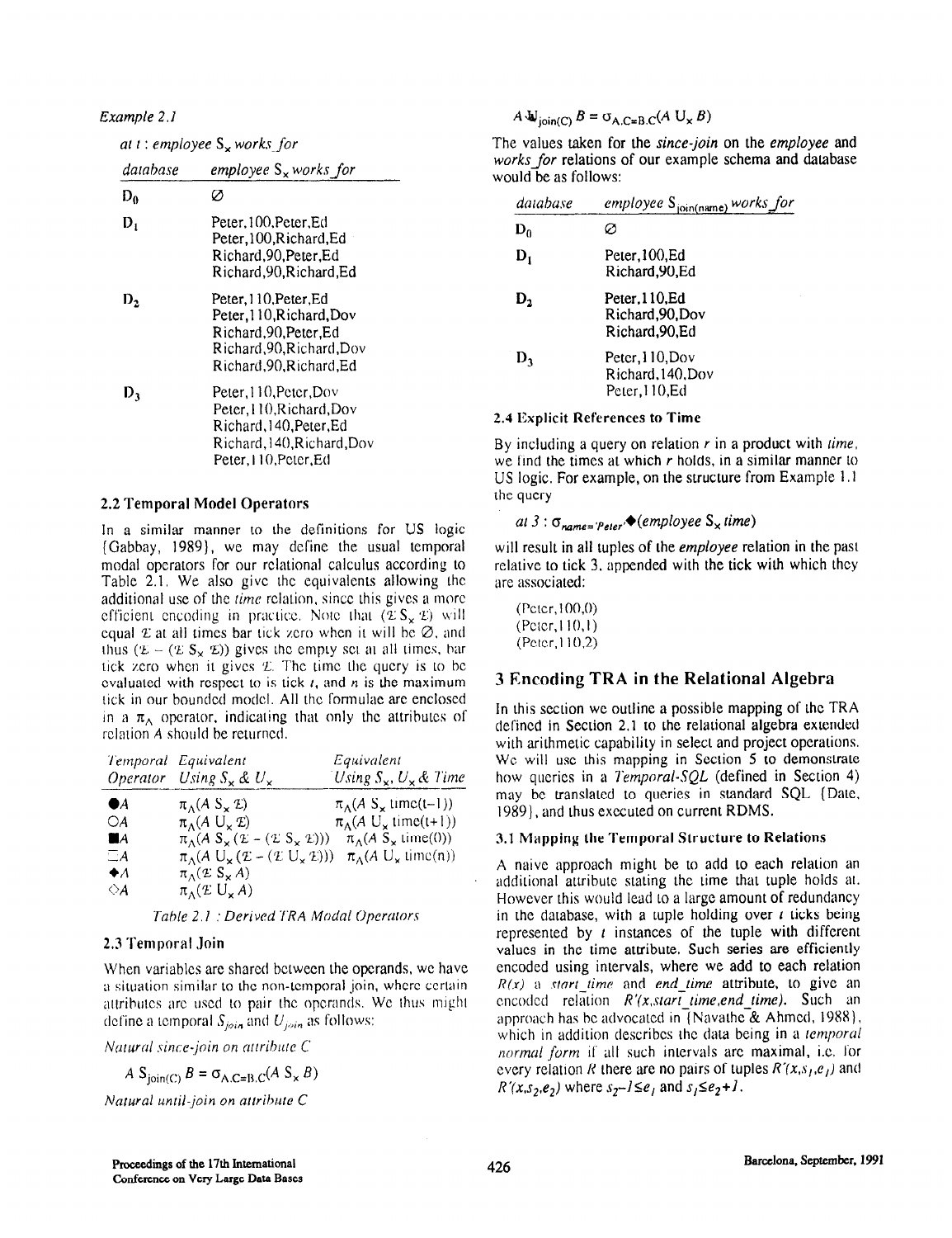| TRA                         | Relational Algebra                                                                                                                        |
|-----------------------------|-------------------------------------------------------------------------------------------------------------------------------------------|
| top( $R \cup S$ )           | $\sigma_{\text{start\_time}}$ stsend_time $\text{top}(R) \cup \sigma_{\text{start\_time}}$ stsend_time $\text{top}(S)$                    |
| $top(R - S)$                | $\sigma_{\text{star\_time}}$ signal $\text{top}(R) - \sigma_{\text{star\_time}}$ signal $\text{top}(S)$                                   |
| top( $\sigma_{\rm t\,C}$ R) | $\sigma_C \sigma_{\text{start\_time}}$ stand_time top(R)                                                                                  |
| top $(\pi_{t} \cap R)$      | $\pi_C \sigma_{start\_time} \leq t \leq end\_time}$ top(R)                                                                                |
| top(R)                      | $\sigma_{start\_time} \leq t \leq end\_time}$ $e(R)$                                                                                      |
| e(A)                        | A'                                                                                                                                        |
| $e(\sigma_{t C} R)$         | $\sigma_C e(R)$                                                                                                                           |
| $e(\pi_{t} \cap R)$         | $\pi_C$ e(R)                                                                                                                              |
| $e(R - S)$                  | not encodable                                                                                                                             |
| $e(R \times_S S)$           | $\pi_{R,S, \max(R, start\_time, S, start\_time), min(R.end\_time, S.end\_time)}$ ( $\sigma_{overlap(R,S)}(e(R) \times e(S))$ )            |
| $e(R \cup S)$               | not encodable                                                                                                                             |
| $c(R S_{\times t} S)$       | $\pi_{R,S,\max(R.\text{start\_time+1},S.\text{start\_time+1}),R.\text{end\_time+1}}$ ( $\sigma_{\text{overlap(R,S)}}(e(R) \times e(S))$ ) |
| $e(R U_{x1} S)$             | $\pi_{R,S,R,\text{start\_time-1,min}(R.\text{end\_time-1},S.\text{end\_time-1})$ ( $\sigma_{\text{overlap}(R,S)}(e(R) \times e(S))$ )     |
|                             | Table 3.1: Encoding the TRA in the Relational Algebra                                                                                     |

The temporal structure (example  $1.1$ ) will be encoded as the relations:

 $line(ick, start$   $time, end$   $time)$ .  $emplyee(name,salary,sarttime,end$  time). works for(name,manager,start-time.end-time).

The values of the relations arc given in the table below. In practice we need not store the time relation since by definition the value of *time* for any time *t* would be  $(t,t,t)$ .

| time    | employee             | works for            |
|---------|----------------------|----------------------|
| (0,0,0) | (Peter, 100, 0, 0)   | (Peter, Ed, 0, 1)    |
| (1,1,1) | (Peter, 110, 1, 2)   | (Peter, Dow, 2, 3)   |
| (2,2,2) | (Peter, 140, 3.3)    | (Richard, Ed, 0, 0)  |
| (3,3,3) | (Richard, 90, 0, 1)  | (Richard, Dow, 1, 3) |
|         | (Richard, 140, 2, 3) |                      |

#### 3.2 Mapping the TRA to Relational Algebra

Given the encoding of the times at which temporal relations hold as interval ranges in non-temporal relations, the TRA operators may be mapped to expressions in the relational algebra extended with arithmetic. The query is made with rcspcct to some evaluation time  $t$ . Table 3.1 shows the encoding process necessary, by supplying rules for a function  $top$ , which converts the TRA expression to relational algebra. The process is broken down to a two tier system, whcrc union and difference are only permitted at the 'top-level', i.e. not inside the scope of a product, since-product or untilproduct TRA operator. All TRA operators arc subscripted by  $t$  to differentiate them from the relational algebra operators.

In Table 1.1 the predicate *overlap(A,B)* holds when A.start-lime $\leq B$  end time  $\wedge$  B.start-lime $\leq A$  end lime holds, the arithmetic function  $max(A,B)$  returns the higher of A and B, and  $min(A, B)$  returns the lower of A and B.

To demonstrate the difficulty in obtaining a general TRA union operator using the relational algebra union. consider the situation illustrated in Figure 3.1 where we want the union of a relation P which holds at all odd ticks, and  $Q$  which holds at all even ticks for the same tuples. Using a relational algebra union between  $P$  and  $Q$ can only merge two intervals, merging the intervals 01'  $P \cup Q$  requires us to iteratively take the union P and Q to form intervals of length two ticks, then take the union of the union to make intervals of four ticks, and so on, requiring  $n-J$  unions for an *n* tick temporal structure. For example, the union  $P \cup_i Q$  in an eight tick structure would require seven unions, and be obtained by the formula  $((P \cup Q) \cup (P \cup Q)) \cup ((P \cup Q) \cup (P \cup Q))$ omitting details of the interval intersections.



Similarly for a general TRA difference operator, consider the situation illustrated in Figure 3.2, where we want the union of a relation  $P$  which holds at all ticks, and  $Q$  which holds at all cvcn ticks for the same tuplcs. Again, the rclational algebra  $P - Q$  may only subtract one interval of Q from P, and thus we must subtract Q from P  $n/2$  times to ensure the operation is complete. For example,  $P - Q$ in an eight tick structure would require four subtractions, and be obtained by the formula  $((P - Q) - Q) - Q$ ) - Q again omitting details of the interval intersections.

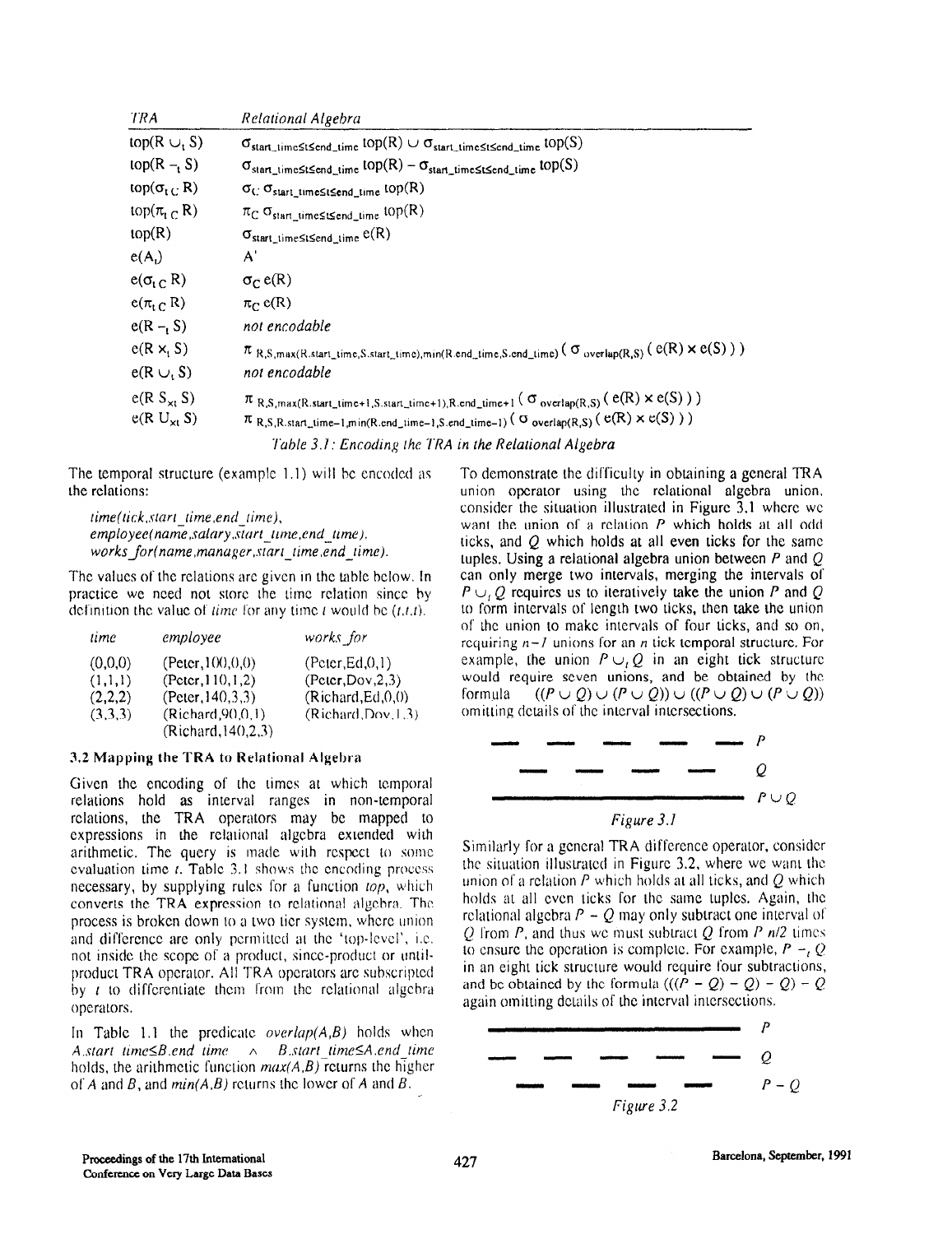Whilst we can for any  $n$  tick structure give a general firstorder encoding of a temporal union or difference in the rclationai algebra, it can not bc rcgardcd as a practical solution to the problem, and thus we may view these two operations as being the fundamental extensions to a system based on the relational algebra necessary to fully implement the TRA.

## 4 Temporal-SQL,

Of particular importance when designing new relational operators is to consider the impact on SQL, and the enhancements necessary to model the new operators. We aim to provide operators which are in the same style as the present operators, both for reasons of acceptability to current users of SQL, and for practicability of the modification of current RDMS.

The since-product and until-product have obvious similarity with the relational elgcbra product operator, and thus it is natural to extend the  $FROM$  clause of  $SQL$ , where we at present have just the comma operator to indicate the product, to also allow the keywords SINCE and UNTIL to be used, indicating the corresponding temporal product. In addition, we must prefix any SQL query with an  $AT$  clause to indicate which time (i.e. which I),) should be used to evaluate the query against. Example 4.1 shows the equivalent of the TRA formula employee(a,b)  $S_x$  works for(c,d) in such a modified SQL (as we would expect the result is identical to that given for  $D_3$  in Example 2.1).

Example 4.1

```
AT 3 
SEIECT * 
FROM EMPLOYEE SINCE WORKS FOR
```
yields:

| name           | <b>SALARY</b> | <b>NAME</b> | <b>MANAGER</b> |
|----------------|---------------|-------------|----------------|
| Peter          | 110           | Peter       | Dov            |
| Peter          | 110           | Richard     | Dov            |
| <b>Richard</b> | 140           | Peter       | Ed             |
| Richard        | 140           | Richard     | Dov            |
| <b>Peter</b>   | 110           | Peter       | Ed             |

### 4.1 Temporal Natural Join

With this extension, we implement the remporal naturaljoin in a similar manner to the relational join. Thus to compute *employee*(a,b)  $S_{\text{min(name)}}$  works for(a,c) (i.e. to join on the *name* attribute) we simply add a **WHERE** clause to ensure the attribute is common to the two relations:

### Example 4.2

AT 3

SELECT EMPLOYEE. NAME, SALARY, MANAGER FROM EMPLOYEE SINCE WORKS FOR WHERE EMPLOYEE.NAME=WORKS-FOR.NAME

yields:

| <b>NAME</b> | <b>SALARY</b> | <b>MANAGER</b> |
|-------------|---------------|----------------|
| Peter       | 110           | Dov            |
| Richard     | 140           | Dov            |
| Peter       | 110           | Ed             |

### 4.2 Derived Modal Operators

| Modal Operator<br>Temporal-SQL Keyword |                                                |  |
|----------------------------------------|------------------------------------------------|--|
|                                        | <b>PREVIOUS</b>                                |  |
|                                        | <b>NEXT</b>                                    |  |
|                                        | <b>ALWAYS HAS</b>                              |  |
| I I                                    | ALWAYS WILL                                    |  |
| ٠                                      | <b>PAST</b>                                    |  |
|                                        | <b>FUTURE</b>                                  |  |
|                                        | Table 1.1 . Townseal COI, Dovined Model Opened |  |

Table 4.1 : Temporal-SQL Derived Model Operators

Since the derived modal operators of Table 1.2 are shorthands for formulae involving the since- and untilproducts, we may introduce them as modifications to the FROM clause according to Table 4.1. For example, we may use the **PAST** operator to recall all the *managers* that Peter has worked for by the following query:

#### Example 4.3

```
AT 3 
SELECT MANAGER 
FROM PAST WORKS FOR
WHERE NAME='Peter'
yields:
```
**MANAGER** Dov Ed

To select the *managers* that *Peter* has worked for, but no longer does, we need simply check that the *managers* being selected do not hold for the current (query) time:

### Example 4.4

```
AT 3 
SELECT MANAGER 
FROM PAST WORKS-FOR 
WHERE NAME='Peter' 
  AND MANAGER NOT IN 
            (SELECT MANAGER 
            FROM WORKS FOR 
            WHERE NAME='Peter ' )
```
yields:

MANAGER Ed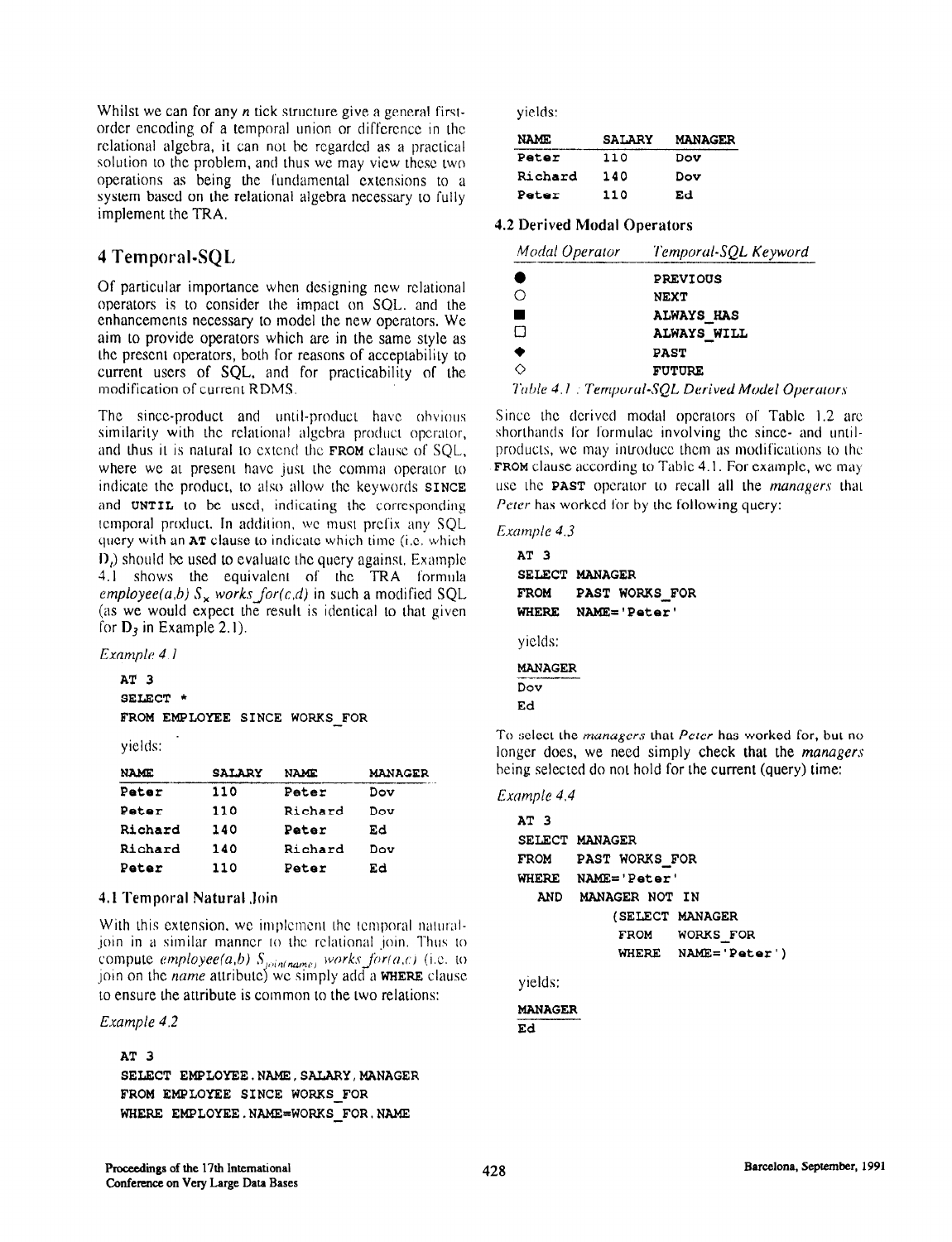## 5 Encoding Temporal-SQL in Standard SQL

The Temporal-SQL may be encoded in standard SQL (Date, 1989) using the obvious mapping of the encoding scheme used for translating the TRA to the relational algebra. The temporal structure is represented by using additional attributes (say START and END) on relations to describe the interval over which tuples hold, and we may hide this information by always naming the non-interval atuibutcs in the SELECT clause. The SINCE and UNTIL operators are replaced by products (the SQL comma operator), and additional terms added to the WHERE clause to perform the interval intersections ncccssary in the encoding. The  $AT$  t clause is used to supply the value of time. Note that the restriction on encoding the temporal union operator fits well with SQL, which does not allow a UNION inside a SELECT clause.

The relational operators must then be translated to test these intervals. Thus we can write an equivalent query to in Example 4.1 (in terms of the tuples selected) as follows:

Example 5.1

```
SELECT EMPLOYEE.NAME,EMPLOYEE.SALARY, 
       WORKS FOR.NAME,WORXS FOR.MANAGER 
FROM EMPLOYEE, WORKS FOR
WHERE EMPLOYEE.NAME=WORXS-FOR.NAME 
 AND time 
           BETWEEN MAX(EMPLOYEE.START+1.
                       WORKS FOR. START+1)
           AND EMPLOYEE. END+1
  AND EMPLOYEE.START 
           BETWEEN WORKS-FOR.START 
           AND WORKS-FOR-END
```
The naming of attributes in the **SELECT** clause is necessary to avoid the listing of the 'hidden' extra attributes WC added as part of our encoding. Although SQL does not have such a MAX function as we have used above, we can achieve the same function by checking that time is grcatcr than both the function's arguments.

The temporal natural-join is achieved simply by adding the additional condition to Ihc WHERE clause Lo cheek lhc NAME attribute of the relations arc identical.

For the modal operators, we must define  $\mathcal L$  in SQL as holding from 0 to  $n$  (the range of the bounded model introduced in section 1), and assume is has no attributes. Thus we obtain the query in Example 5.2 to represent the Temporal-SQL, query in Example 4.3, Note that we do not need to check the *overlap* function of the encoding. since everything will overlap  $\Sigma$ .

Example 5.2

```
SELECT MANAGER 
FROM WORKS FOR
```
## WHERE WORKS-FOR.NAME='PETER' AND time BETWEEN MAX(1, WORKS FOR. START+1)  $AND n+1$

Adding the constraint of Example 4.4 that the manager selected must not belong to works for at the current time gives Example 5.3.

Example 5.3

|                          | SELECT MANAGER                     |
|--------------------------|------------------------------------|
|                          | FROM WORKS FOR                     |
|                          | WHERE WORKS FOR NAME='PETER'       |
|                          | AND time BETWEEN                   |
|                          | MAX(1, WORKS FOR. START+1) AND n+1 |
|                          | AND MANAGER NOT IN                 |
|                          | (SELECT MANAGER                    |
|                          | FROM WORKS FOR                     |
|                          | WHERE time                         |
| BETWEEN WORKS FOR. START |                                    |
|                          | AND WORKS FOR. END)                |

## Discussion & Conclusions

We have described a temporal relational algebra (TRA) which provides for the representation of US logic formulae in an historical database environment. By describing a possible encoding of this TRA in the relational algebra (extended with arithmetic), we find that only cxtcnsions to the non-temporal union and diffcrcncc relational operators would bc required to obtain a fully first-order expressive historical database query language.

The results are used in the design of a query only Temporal-SQL language, and in turn its encoding in standard SQL. Limitations on the use of the union operator in SQL result in only the implementation of the temporal difference operator being a problem in practice.

The TRA may bc used as a standard by which the cxprcssivc power of various languages proposed for for the querying of historical databases may be gauged. If a language can implement the since-product and untilproducl operators it can be said to be first-order cxprcssivc over the historical data model in the sense that the relational algebra is over the relational model.

An arca yet to be investigated is the subject of efficiency of the operators, and the possibility of query optimization of TRA queries. As with the case of the relational model, a prime objective of such optimization would be reduction of products and joins present in a particular query.

Future work will investigate extending the Temporal-SOL language to include updates, so that the entire query/ update semantics of executable temporal logic rules may be represented in the TRA. This would represent a considerable advance on the relational algebra, since we would have a algebraic description of updates as well as